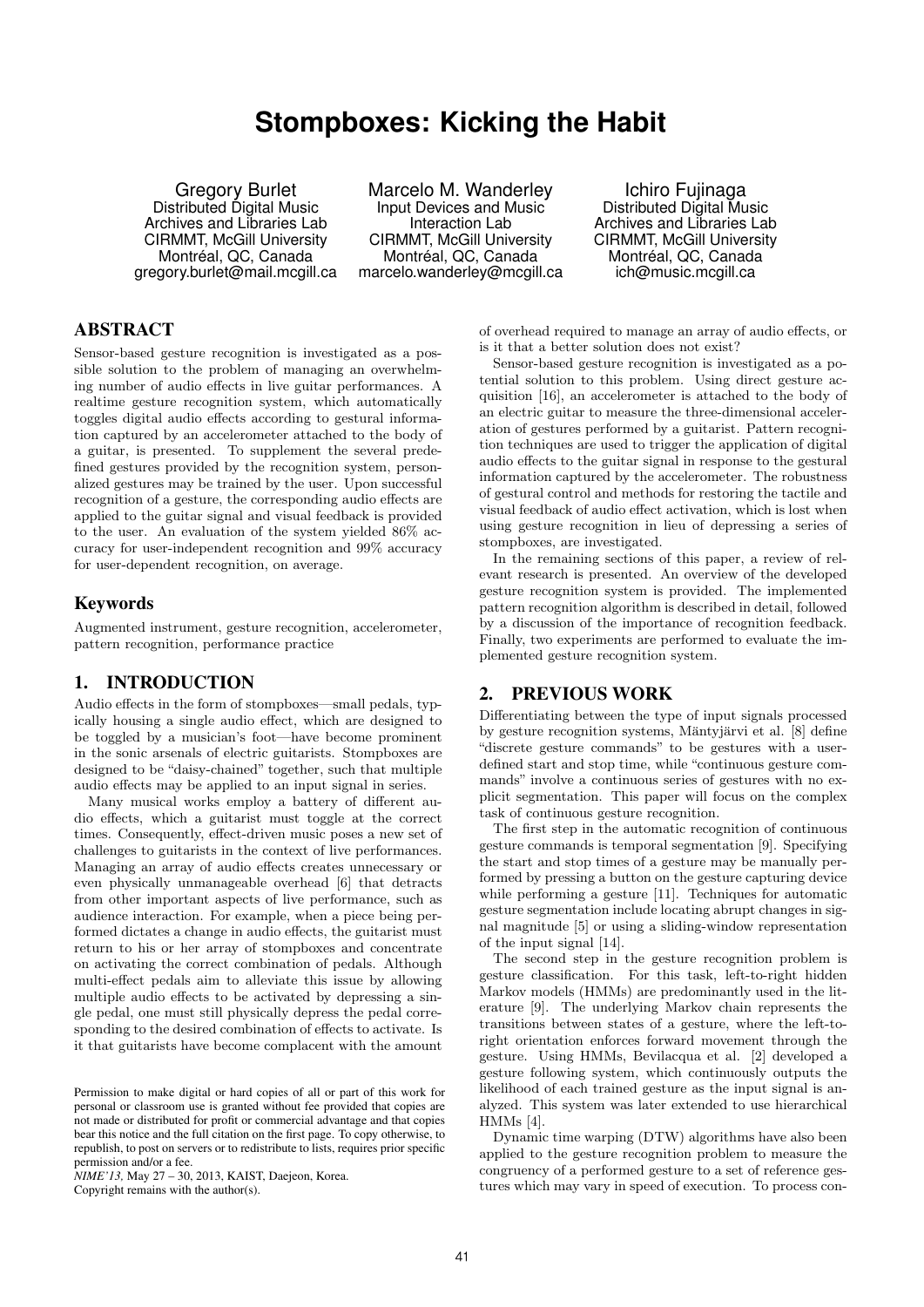

Figure 1: Hardware configuration and data flow of the gesture recognition system. Solid lines represent wired connections. Dashed lines represent wireless connections.

tinuous gesture commands in realtime, Bettens and Todoroff [1] proposed a "multi-grid" DTW algorithm, which uses multiple shifted DTW grids that each posit a starting point of the performed gesture.

Another technique used for continuous gesture recognition is template matching. Thiebaut et al. [14] proposed the use of two metrics to compare the accelerometer samples of a reference gesture and a performed gesture: Euclidean distance and cosine similarity. A performed gesture is recognized when the distance or similarity to a reference gesture crosses a predefined threshold parameter.

# 3. SYSTEM OVERVIEW

A system has been developed to recognize, in realtime, the continuous gesture commands of a guitarist; it is not required for the musician to inform the system of the start and stop times of performed gestures. Moreover, a collection of digital audio effects have been developed in the Max/MSP visual programming language [10], which are activated in response to performed gestures and applied to the input guitar signal. The described system requires the configuration of both hardware and software, outlined in this section.

# 3.1 Hardware

The hardware configuration and data flow of the prototype gesture recognition system is illustrated in Figure 1. A Tascam US-144MKII audio interface digitizes the input guitar signal. An iPhone 4 is attached to the body of an electric guitar and the TouchOSC iPhone application<sup>1</sup> is used to access the acceleration signal of the device in the  $x, y$ , and  $z$ planes at a sampling rate of approximately 32Hz. Although the iPhone 4 also has a gyroscope sensor, which additionally measures the yaw, pitch, and roll of the device, only the digitized accelerometer signal is accessible through the TouchOSC application. Any choice of audio interface and accelerometer, provided it captures a three-dimensional acceleration signal at a reasonable sampling rate, is sufficient.

# 3.2 Software

Implemented in Max/MSP is a collection of digital audio effects which extend the Max 5 Guitar Processor Tutorial.<sup>2</sup> The following audio effects have been implemented: equalizer, compressor, distortion, whammy, phasor, reverb, granular synthesis, looping delay, and modulating digital delay. The aforementioned audio effects are connected in series to mimic the functionality of an array of physical stomp-

2 http://cycling74.com/2008/07/28/

max-5-guitar-processor-part-1



Figure 2: Graphical user interface (GUI) for the gesture recognition system (left). A GUI widget provides visual feedback to the guitarist upon successful gesture recognition (right).

boxes. Optionally, the parameters of each audio effect may be continuously modified by the  $x, y$ , or  $z$  component of the incoming iPhone accelerometer signal.

Effect presets may be created to store and recall the parameters of multiple audio effects. Effect presets may be manually activated from the iPhone TouchOSC interface, or activated by the gesture recognition system. Using the gesture recognition system, a Max/MSP interface allows guitarists to enter the sequence of effect presets required to perform a musical work. When a trained gesture is recognized, the effect preset required to perform the next section of the piece is automatically activated and the appropriate audio effects are applied to the input guitar signal.

The gesture recognition software is implemented as a Max/MSP patch, which uses the FTM library of complex data structures for Max [12] and the Gabor library of Max/MSP externals for digital signal processing functions [13]. A custom interface has been designed for TouchOSC, which enables accelerometer and interface data to be wirelessly transmitted between the iPhone and the Max/MSP patch over a UDP connection using the Open Sound Control (OSC) protocol [17].

# 4. GESTURE RECOGNITION

The gesture recognition system is controlled through an interface (see Figure 2), which allows the guitarist to train gestures, modify parameters of the gesture recognition algorithm, and alternate between training and recognition mode. Visual feedback is provided to the guitarist when a gesture is successfully recognized. This section will describe the signal preprocessing, training, recognition, and feedback phases of the gesture recognition system.

#### 4.1 Signal Preprocessing

The three-dimensional accelerometer signal

$$
A[n] = (x[n], y[n], z[n])
$$
\n(1)

is optionally preprocessed by an offset correction or signal resampling function before being stored as a training instance or used for recognition. Offset correction considers the values of the  $x, y$ , and  $z$  components of the accelerometer signal and removes the offset from zero to create a new origin for future samples. The signal may also be upsampled or downsampled to account for the sampling rate of the accelerometer hardware in use. Features are not extracted from the accelerometer signal.

# 4.2 Training

Excluding sign language, gesture recognition does not have a standardized vocabulary [7]. Especially in the case of ges-

<sup>1</sup> http://hexler.net/software/touchosc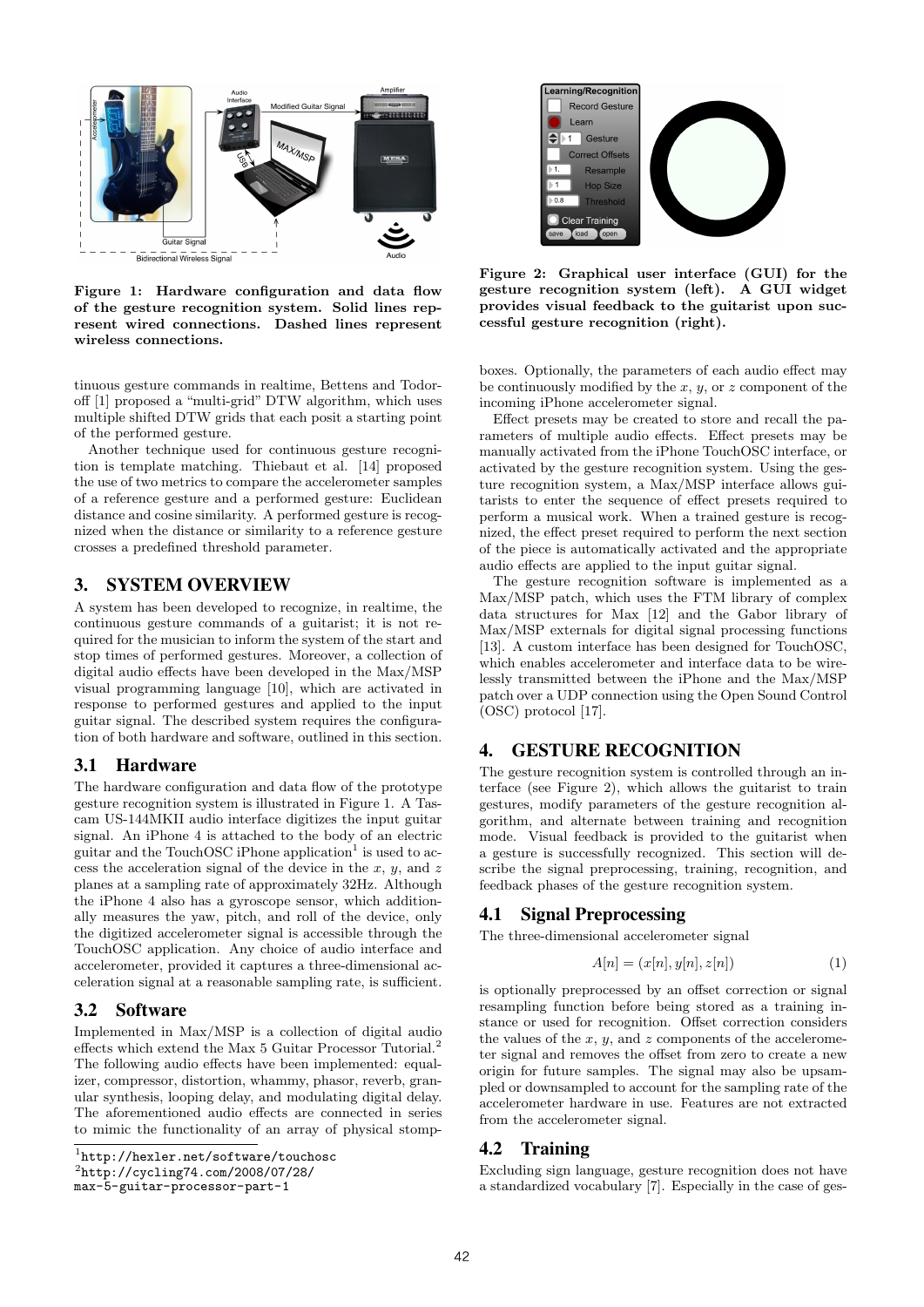tures intended for artistic purposes, it is desirable for musicians to define personalized gestures to use in the recognition process. User-dependent gesture recognition promotes the use of gestures that are natural to the guitarist and conform with their performance style.

To recognize personalized gestures, the system requires the user to first form a gesture dictionary by recording one training instance for each desired gesture. Training mode is toggled by clicking the *learn* button on the gesture recognition interface (Figure 2). The training process involves clicking the record button, performing the gesture, and clicking the record button again to define the start and stop times of the gesture command. The user must then select one gesture from the gesture dictionary to be used in the recognition process, which determines the presence or absence of this gesture in the incoming accelerometer signal.

# 4.3 Recognition

The first step of the gesture recognition algorithm is signal segmentation. A sliding-window representation of the accelerometer signal is used to segment the continuous gesture commands into analysis frames. Formally, analysis frames are created by multiplying time-delayed versions of a rectangular window function

$$
w[n] = \begin{cases} 1 & \text{if } n \in \{0, 1, \dots, N - 1\} \\ 0 & \text{else} \end{cases}
$$
 (2)

with each component of the three-dimensional accelerometer signal (1). The length of the window  $N \in \mathbb{N}^+$  corresponds to the number of samples comprising the userselected reference gesture from the gesture dictionary. In practice, three delay lines of length N—one for each dimension of the accelerometer signal—are used to represent the current analysis frame. Each delay line is updated as new samples are received from the accelerometer.

The second step of the gesture recognition algorithm is binary gesture classification on the current analysis frame either the user-selected reference gesture has been performed or not. The gesture classification algorithm uses template matching to compare a vector representation of the current analysis frame  $\tilde{G}_a \in \mathbb{R}^{3N}$  to a vector representation of the single reference gesture  $G_r \in \mathbb{R}^{3N}$  using the technique of cosine similarity [14]

$$
S = \cos(\theta) = \frac{G_r \cdot G_a}{||G_r|| ||G_a||},
$$
\n(3)

which measures the cosine of the angle between two featurespace vectors. When the performed gesture and the reference gesture are similar, the angle between the vectors is small and the cosine of this angle is close to one, since  $\cos(0) = 1$ . A user-defined threshold parameter  $\gamma \in \{\mathbb{R} :$  $0 \leq \gamma \leq 1$ } determines the gesture recognition sensitivity, such that a gesture is recognized when  $S \geq \gamma$ . To accommodate computers with varying computational power, a user-defined hop size parameter  $H \in \mathbb{N}^+$  determines the frequency in which analysis frames are presented to the gesture classification algorithm. By default  $H = 1$ : with each new accelerometer sample, the gesture classification algorithm processes the current analysis frame.

#### 4.4 Feedback

Stompboxes provide tactile, visual,<sup>3</sup> and auditory feedback to the performer. By alternatively using gesture recognition to switch audio effects, the same problem as open-air controllers is encountered: the tactile and visual feedback



Figure 3: Three gestures used in the experiments evaluating the gesture recognition system.

Table 1: Recall metric for the user-independent and user-dependent gesture recognition experiments.

|           | User-independent | User-dependent |
|-----------|------------------|----------------|
| Gesture 1 | $94\%$           | $97\%$         |
| Gesture 2 | 99%              | $100\%$        |
| Gesture 3 | 84%              | $100\%$        |
| Average   | 36%              | 99%            |

channels are lost [15]. Effort is made to restore these lost feedback channels. To restore visual feedback, a GUI widget flashes on both the Max/MSP and iPhone interface when a gesture is successfully recognized. Effort was made to provide vibrotactile feedback by vibrating the iPhone when a gesture is successfully recognized; however, the propagation of the vibration through the body of the guitar to the musician was too dampened to serve as reliable feedback.

# 5. EVALUATION

To evaluate the gesture recognition system, two experiments were conducted on ten right-handed test subjects, half of which considered themselves a guitarist. For each experiment, offset correction was performed on the accelerometer signal as the test subject held the guitar naturally in the home position. No accelerometer signal resampling was performed and the hop size parameter was  $H = 1$ .

The first experiment measures the recall of the gesture recognition system under the condition that the reference gestures are trained by a different user (user-independent recognition). Prior to conducting the experiment, the gestures illustrated in Figure 3 were demonstrated for each test subject. The first gesture involves raising the neck of the guitar, such that it is parallel with the guitarist, and back to the home position; the second gesture involves rotating the guitar 90 degrees, such that the fretboard is facing upwards, and back to the home position; and the third gesture requires the guitarist to lower the neck of the guitar before returning to the home position. The subject was asked to test the first gesture three times. In these trial runs, the recognition threshold  $\gamma$  was adapted accordingly. The subject was then asked to perform the gesture ten times and this process was repeated for the remaining two gestures. The results of this experiment are presented in Table 1.

The second experiment measures the recall of the gesture recognition system under the condition that the reference gestures are trained by the test subject (user-dependent recognition). The subject was asked to train the same three gestures as in the first experiment (the record button was clicked for them). The experiment then continued in an identical manner as the first experiment. The results are presented in Table 1.

<sup>3</sup>Stompboxes typically have an LED that indicates audio effect activation.